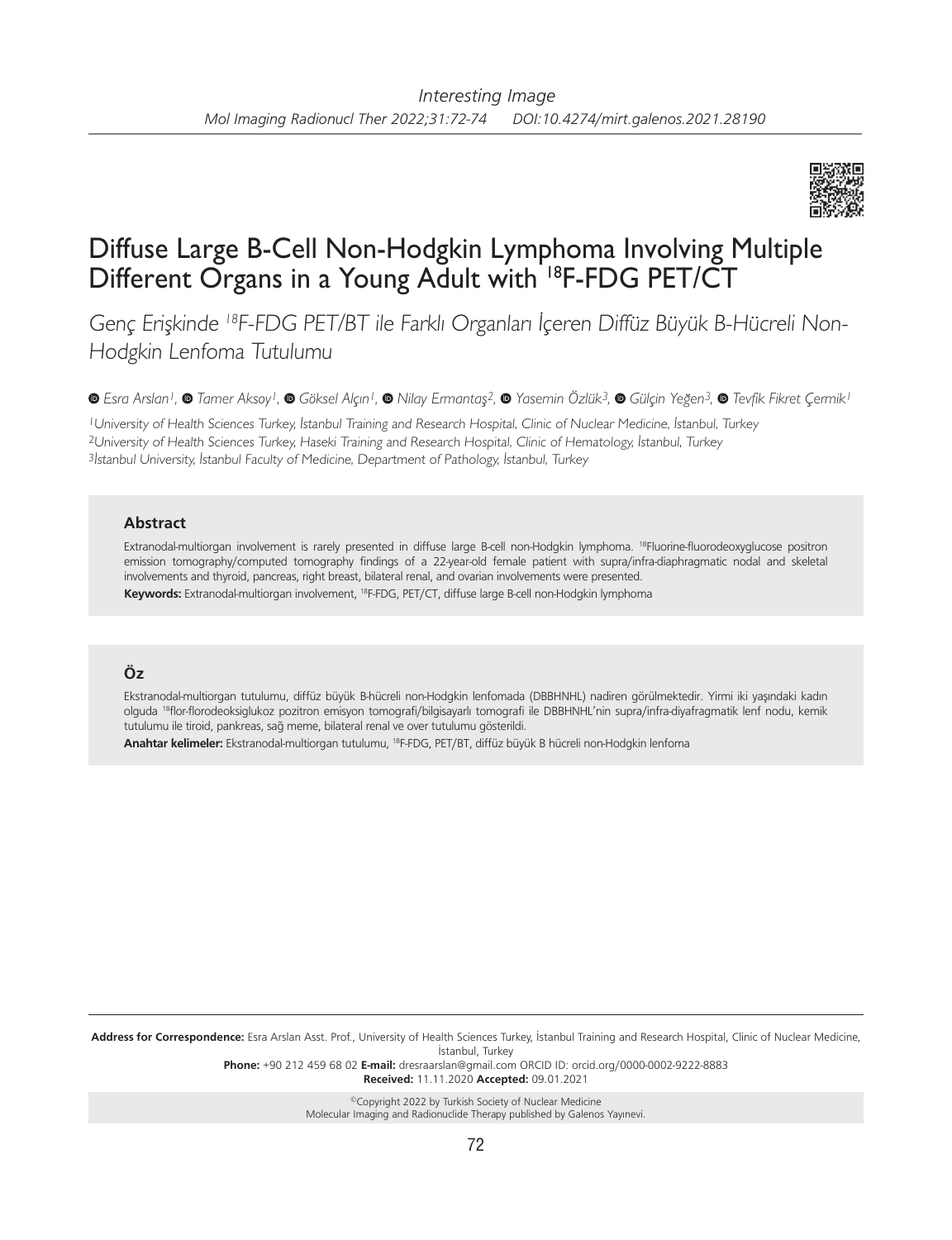

Figure 1. A 22-year-old female patient was admitted to the hospital with weakness and shortness of breath. Dialysis was started when the creatinine level was 10.95. Ultrasonography was performed, which revealed a significantly increased size of both kidneys without calculus, mass, and ectasia. A kidney biopsy was performed and reported as diffuse large B-cell non-Hodgkin lymphoma (DLBCNHL). Bone marrow biopsy was performed and large B-cell atypical mononuclear cell infiltration was detected. 18Fluorine-fluorodeoxyglucose (18F-FDG) positron emission tomography/computed tomography (PET/CT) imaging was performed for staging. The maximum intensity projection (MIP) image and transaxial slices revealed focal <sup>18</sup>F-FDG uptake in the upper outer right quadrant of the right breast and at the head of the pancreas and diffuse intensive <sup>18</sup>F-FDG uptake in the thyroid, kidneys, and ovaries. Along with multiple tumoral involvements in the supra/infra-diaphragmatic lymph nodes, diffuse and focal increased multiple <sup>18</sup>F-FDG accumulations were observed in the skeleton in favor of bone marrow involvement. Axial fusion (F) images revealed increased 18F-FDG uptake at skull base bone marrow, thyroid lobes, head of the pancreas, bilateral kidneys, and ovaries F (b, d, f, h, j), and corresponding CT slices (a, c, e, g, i) revealed accompanying morphological findings MIP images.



**Figure 2.** The rituximab, cyclophosphamide, doxorubicin, vincristine, and prednisone protocol was initiated by an adjusted renal cyclophosphamide dosage. After three cycles of chemotherapy, MIP image and axial F images (b, d, f, h, j) demonstrated a significant decrease in all nodal and extranodal involvements, and corresponding CT slices (a, c, e, g, i) revealed accompanying morphological improvements.

<sup>18</sup>F-FDG PET/CT was established as the best technique for monitoring patients with extranodal involvement in HL and most NHL and must be taken into account in every stage of the disease since it can change the prognosis and treatment (1,2). A study that evaluated extranodal involvements in PET/CT among lymphomas revealed that the most common organ involvements were found in DLBCNHL, and the most common organ involvement in NHL has been reported in the gastrointestinal tract (3). Uccella et al. (4) systematically reviewed the morphological, immunohistochemical, and genetic characteristics of lymphoproliferative disorders of different endocrine organs. 18F-FDG PET/ CT findings of Burkitt's lymphoma involved the spleen, brain, bones, and 4 organs in the endocrine system, including thyroid, adrenal, pancreas, and testicle, which was presented in a 21-year-old patient (5). An 11-yearold female patient with anaplastic large cell lymphoma had seven different organ involvements with 18F-FDG PET/CT, which presented the muscle, bone, kidney, pancreas, ovary, lymph nodes, and central nervous system (6). Another extranodal involvement of DLBCNHL, involving left orbit and ethmoid sinus, was shown with 18F-FDG PET/CT (7). Puranik et al. (8) reported a case of NHL with four rare extranodal sites, including the adrenal, peripheral nerves, pancreas, and prostate, detected with 18F-FDG PET/CT.



Figure 3. Renal biopsy revealed interstitial infiltration by large atypical lymphoid cells hematoxylin and eosin (a). Immunohistochemically atypical cells were positive for CD20 (b) and negative for CD3 (c). Ki67 proliferation index was high (d).